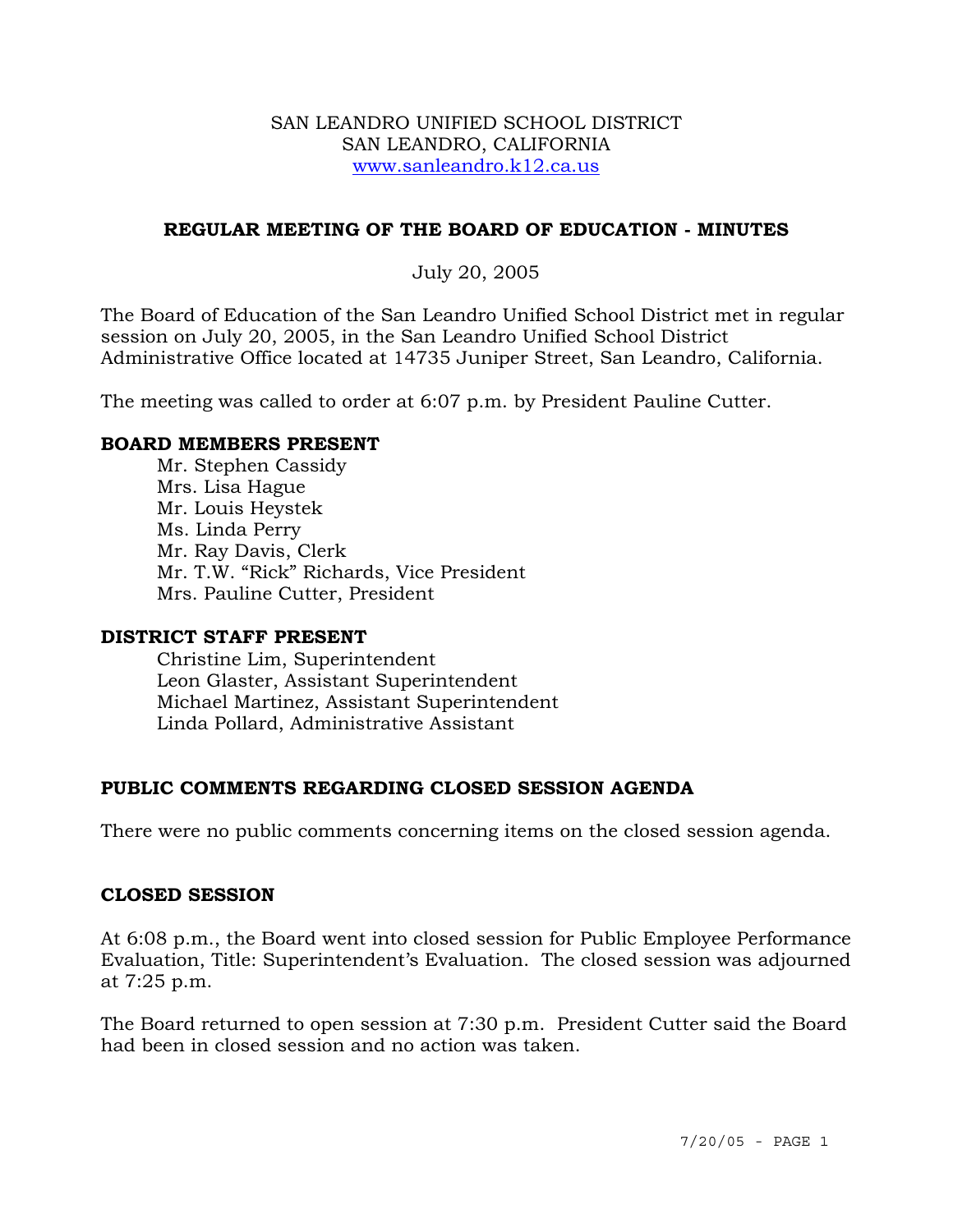## **APPROVAL OF AGENDA**

On a motion made by Mr. Richards and seconded by Ms. Perry, the Board approved the agenda for the regular meeting of July 20, 2005 by a 6-0 vote. Mr. Davis was not present for the vote.

### **PRESENTATIONS**

Assistant Superintendent for Human Resources, Mike Martinez, provided the Board with a presentation concerning the No Child Left Behind Act (NCLB) and its effect upon the 6th grade program at the middle school. Belen Magers, newly appointed John Muir Principal, and Assistant Principal, Jane Abelee were also in attendance to respond to any questions regarding the  $6<sup>th</sup>$  grade program at John Muir and Bancroft middle schools.

Mr. Martinez explained that the presentation was in response to questions generated by the Board regarding NCLB and specifically how it relates to the 6th grade program at the middle schools.

He briefly reviewed how teachers become "highly qualified" teachers and NCLB compliant, stating that NCLB identifies teachers in two classifications: "new teacher", those who received credentials after July 1, 2002; and "not new teacher", those holding a credential issued before July 1, 2002. The "new teacher" becomes NCLB compliant by examination only. There are two options at the elementary level for the "not new teacher": (1) pass the CSET (or any other national examination); and (2) you are HOUSSEd (Highly Objective Uniform State Standard of Evaluation). The "not new teacher" at the middle and high school levels have several options to demonstrate subject matter competence such as participation in an approved credential program; has a major in a CORE area; a major equivalent in a CORE area (enough units in that area); degree in the CORE area; is national board certified in the CORE area; and/or has completed the HOUSSEing process.

Mr. Martinez clarified that the District's 6th grade program structure is the same as it has been in the past, offering Math, P.E., Social Science, Science/Electives and a two period CORE of English/Writing.

He explained the significance of a five period CORE (which our District offers, compared to a six period CORE which is offered by other school districts in Alameda County) sharing a chart showing number of periods taught, issues/differences between the CORE offerings, and  $6<sup>th</sup>$  grade designation, explaining that by our District designating 6th grade as secondary, it was not necessary to go through a lay off process; and all students maintained a full CORE program (which the principals felt was the least disruptive program for students).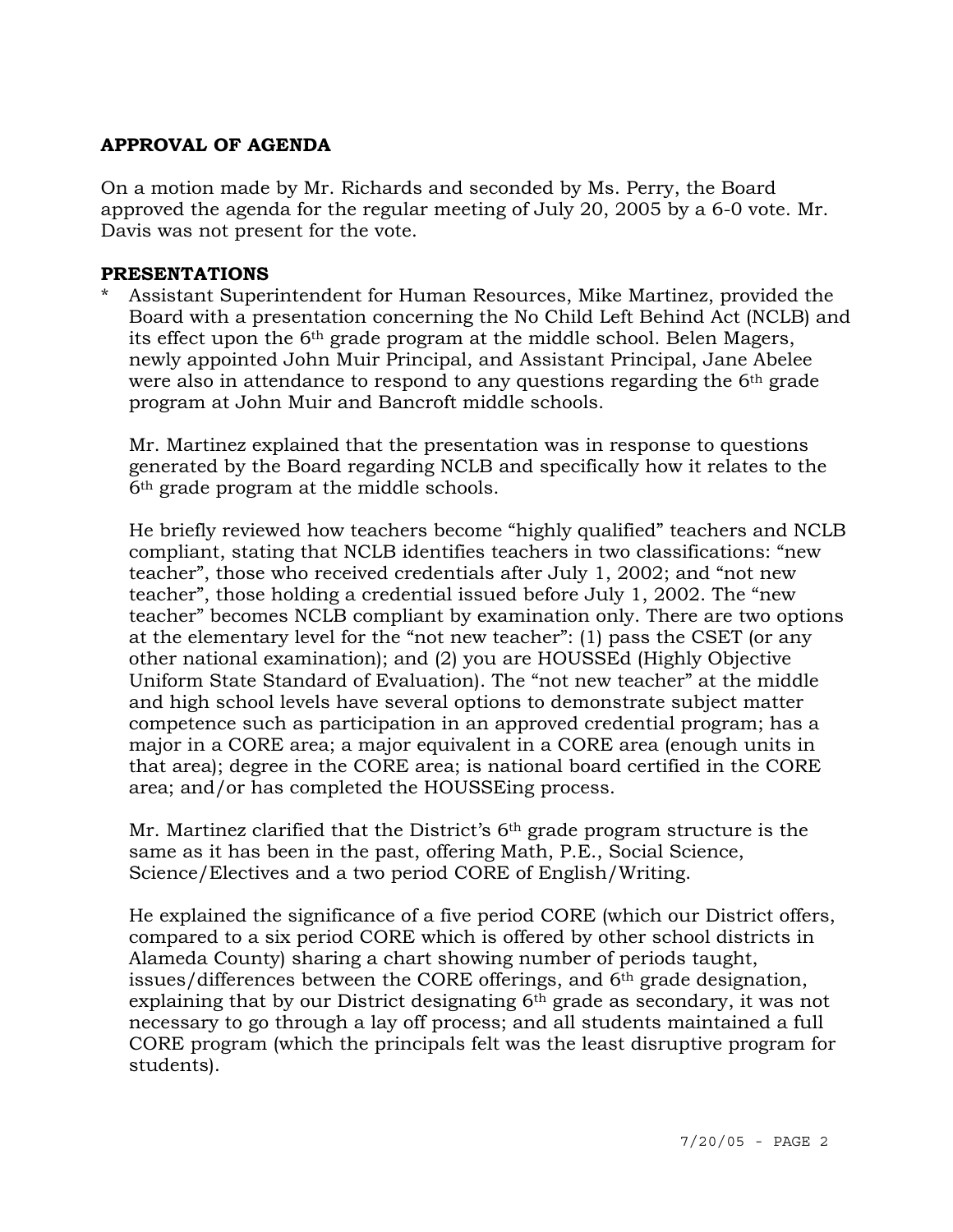Mrs. Hague asked what the subject of the fifth period would be with a teacher teaching five periods in a single-subject secondary designation. Ms. Magers and Ms. Abelee said it would be Science/Elective; in an elementary designation, it would have to be the same subject/grade level.

Mrs. Cutter reiterated that students in our District have six periods, two with the same teacher and one teacher for Math, PE, Social Science and Science/Electives.

Mr. Martinez updated the Board on the status of temporary teachers, stating that since the March 17 presentation, all administrative transfers and all teachers on a leave of absence had been placed; and continuing to place vacancies; and interviews of permanent and probationary teachers who indicated a desire to transfer were ongoing. Of those temporary teachers being hired back, only one full time and one part-time credentialed and NCLB complainant elementary temporary teacher have yet to be placed.

Responding to Mrs. Cutter, Ms. Abelee reiterated that the District's CORE model is continuing because academically it is the best program for the students at the middle school, specifically explaining the program at Muir.

Mrs. Hague asked for clarification regarding the "unbraiding" at Bancroft. Ms. Abelee explained it was a 7th grade English/history CORE. Mr. Martinez confirmed for Mrs. Hague that at the 6<sup>th</sup> grade level fully credential English 6<sup>th</sup> grade teachers have been hired for these blocks.

Mr. Cassidy asked if math teachers only taught math or did they teach other subjects at the same time. Ms. Magers said that at both Muir and Bancroft those teachers had a single-subject credential in math and were only teaching math.

Mr. Cassidy stated that because there has been so much publicity regarding the high school performance it had been his experience, this year as a Board member, that this had been somewhat overstated and that the real issues were that the kids who were having problems in high school were developing them in middle school. He was interested in how the District was addressing those students who are structurally deficient in their performances at the middle school level, and what progress had been made.

President Cutter thanked Mr. Martinez for the presentation.

# **PUBLIC TESTIMONY ON NON-AGENDA ITEMS**

None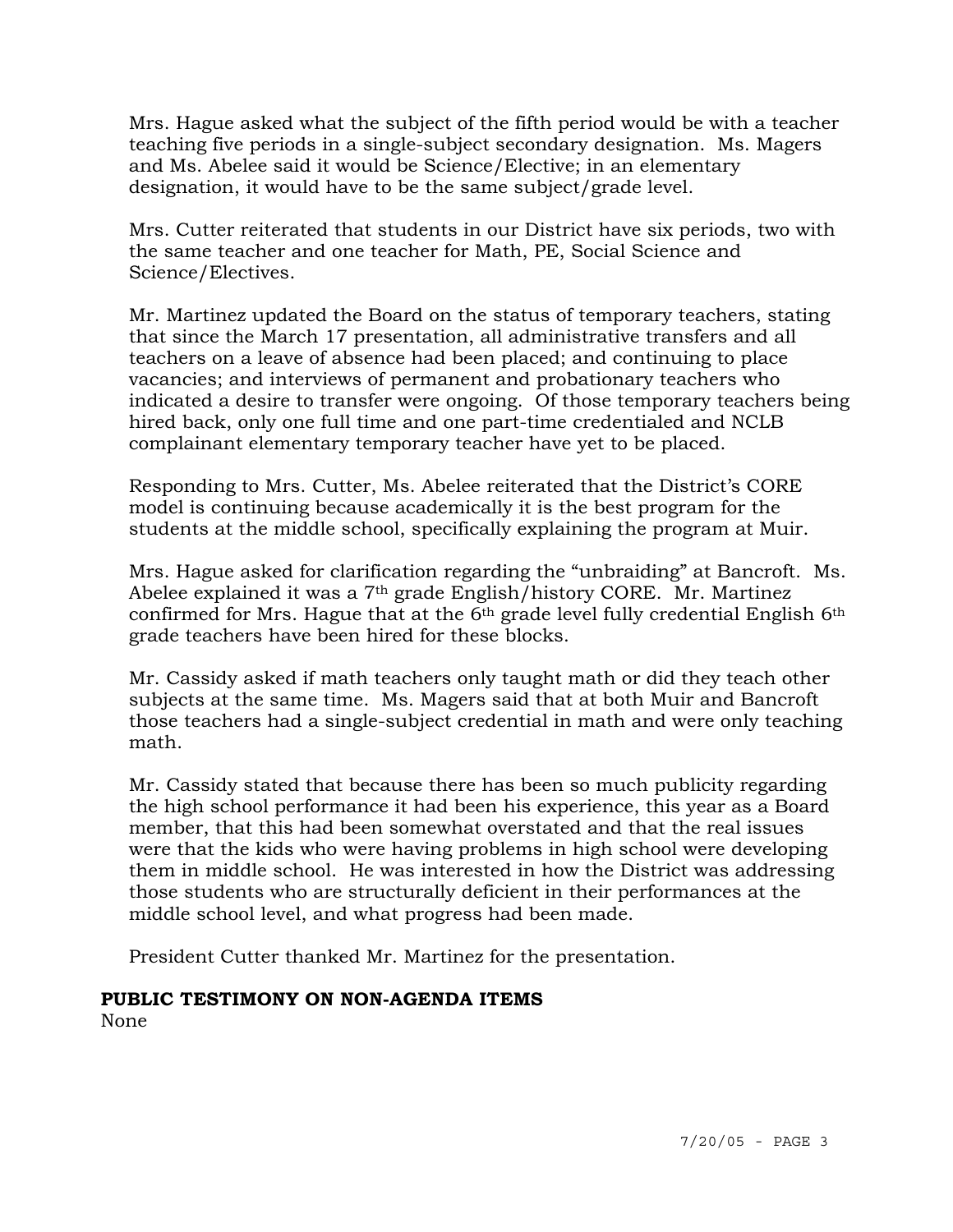### **REPORTS**

- 1) Correspondence Clerk Davis reported receipt of an email from Brenda regarding her son's placement.
- 2) Superintendent's Report Superintendent Chris Lim reported that Friday, July 22, staff would be attending the School Services of California *"Annual School Finance and Management Conference"* in Santa Clara.
- 3) Board Committee Reports
	- Communication –Mr. Cassidy reported that the committee has been meeting twice a month with the purpose of reinvigorating the Board in improving its communications as well as focusing on a revenue enhancement measure if the Board chose to do so. He handed out a list of committee projects stating that the committee would be meeting on Monday, June 25, and welcomed any feedback from the Board.

Other matters discussed included:

- How the work of Fern Tiger fits into the broader goals of the District, specifically the Strategic Plan and the need to create a new vision for the District, including developing a new Strategic Plan in 2006-2007
- A school district newsletter for district updates focusing on a specific school, suggesting that the District retain Fern Tiger to develop a newsletter with the first issue focusing on the Measure A Update (which would be paid from bond funds) and mail it out to the community; then the District could continue writing a newsletter with the templete created
- Phase I and Phase II of the engagement process looking to discuss a meeting schedule at the next communication meeting including scheduling a large number of smaller meetings in September, October, and November
- Brad Senden from The Center for Community Opinion, the polling company used in 2004, shared parcel/bond measure strategies. It was Mr. Senden's recommendation to use the June 2004 poll results as a base line and then wait until after the November election special election to proceed

The Board was interested in the targeted recipients of the newsletter.

 Mr. Cassidy would like it mailed to only registered voters; however cost comparisons would be needed.

 Ms. Perry and Mrs. Hague both felt that it made more sense to distribute to all residents due to the changing community where many residents, who may be interested in schools, and District parents may not be registered voters.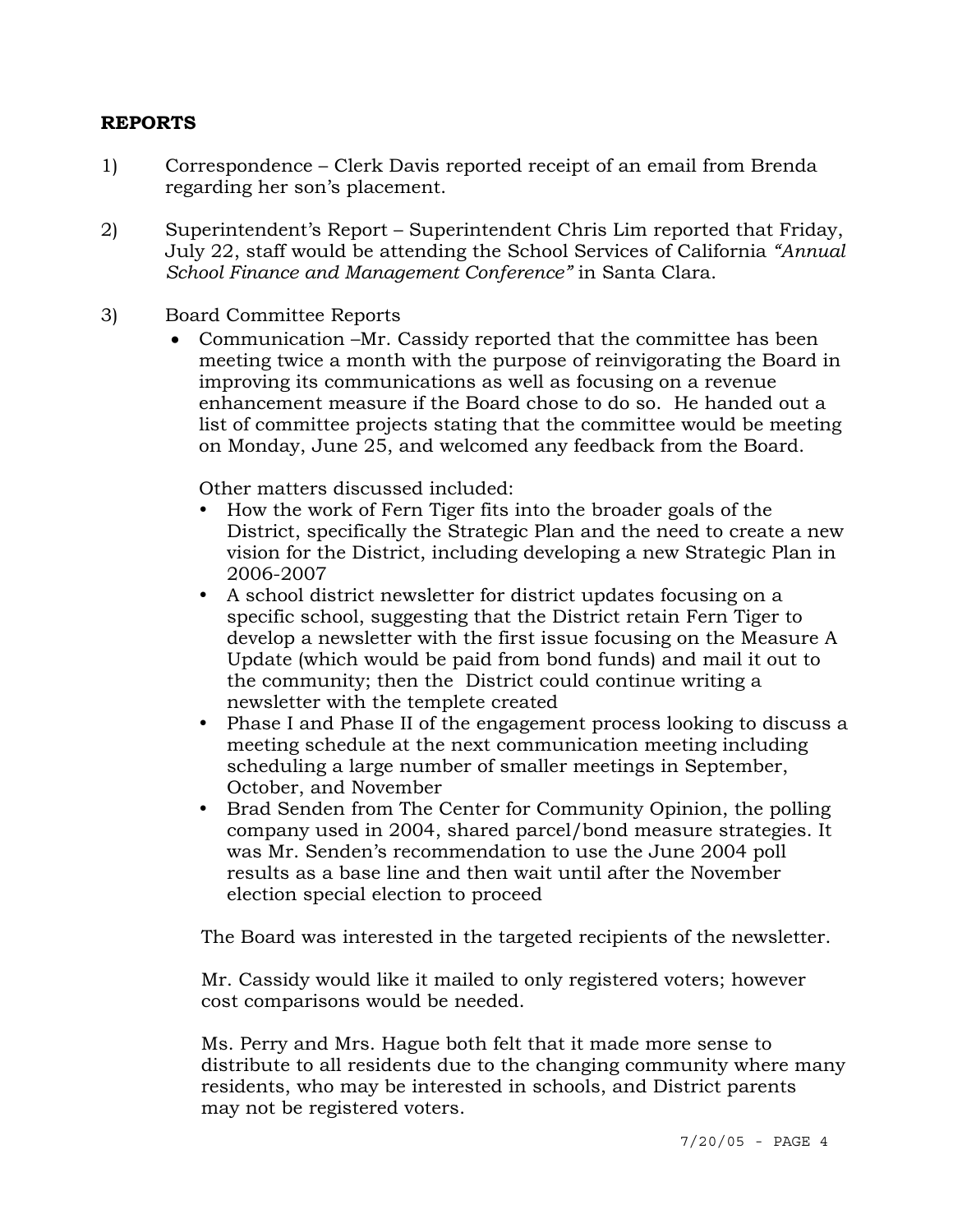• City/District Liaison- Mr. Heystek reported that they met on July 14 and discussed three items: (1) Update on School Facilities on Summer Projects - Mr. Glaster provided the City with list of projects that the District has undertaken so that the City is better prepared to address any concerns; (2) Update on the Implementation of the Walk and Bike to School Day event on October 5, 2005. The discussion centered around having one school be the host of this effort and then rotate other schools annually, adding that Trustee Davis and Mayor Young and him sit on the sub committee that will develop a plan addressing one school (he suggested Wilson) focusing on multiple purposes, such as encouraging walking to school, thus reducing pollution, and encouraging pedestrian safety by providing documented routes identified as the ideal routes to take when walking to the schools. Jim Smith, Outreach Coordinator, from the Bay Area Air Quality Management District (Air District) who has worked very successfully with other communities on coordinating walk/bike school days activities made a brief presentation. The subcommittee will be meeting with staff, City Manager, Superintendent as well as the Air District to develop a plan and then recruit Board and City Councils members to be active in the program.

Mrs. Hague suggested that school site PTAs and Dads' Club could also offer incentives to classes with highest percentage of participation.

Ms. Perry thought the City still had materials on how to be safe when walking to school which could be given to students.

Because he felt it was important that this be an equitable effort, Mr. Cassidy suggested promoting the event by stating that the selected school was going to be a "test case" and then a districtwide activity would be planned for the spring.

It was Superintendent Lim's thought that this would be a districtwide effort featuring one school. She said she planned on announcing the districtwide event at the principals' institute on August 15, put it on the master calendar, adding that this was an equity issue and everyone should have the same awareness.

Mrs. Cutter's suggestion was to not only target students walking to school but also those who are waiting to pick up those students.

(3) Potential Joint Use Projects was the final item that the committee discussed which was brought forward from the Joint City/District meeting on June 27. The committee reviewed the 2001 joint list, which Mr. Heystek would provide copies to the Board, noting that a lot of those projects had been either addressed, accomplished, or dealt with in some way such as a library cooperative system; school safety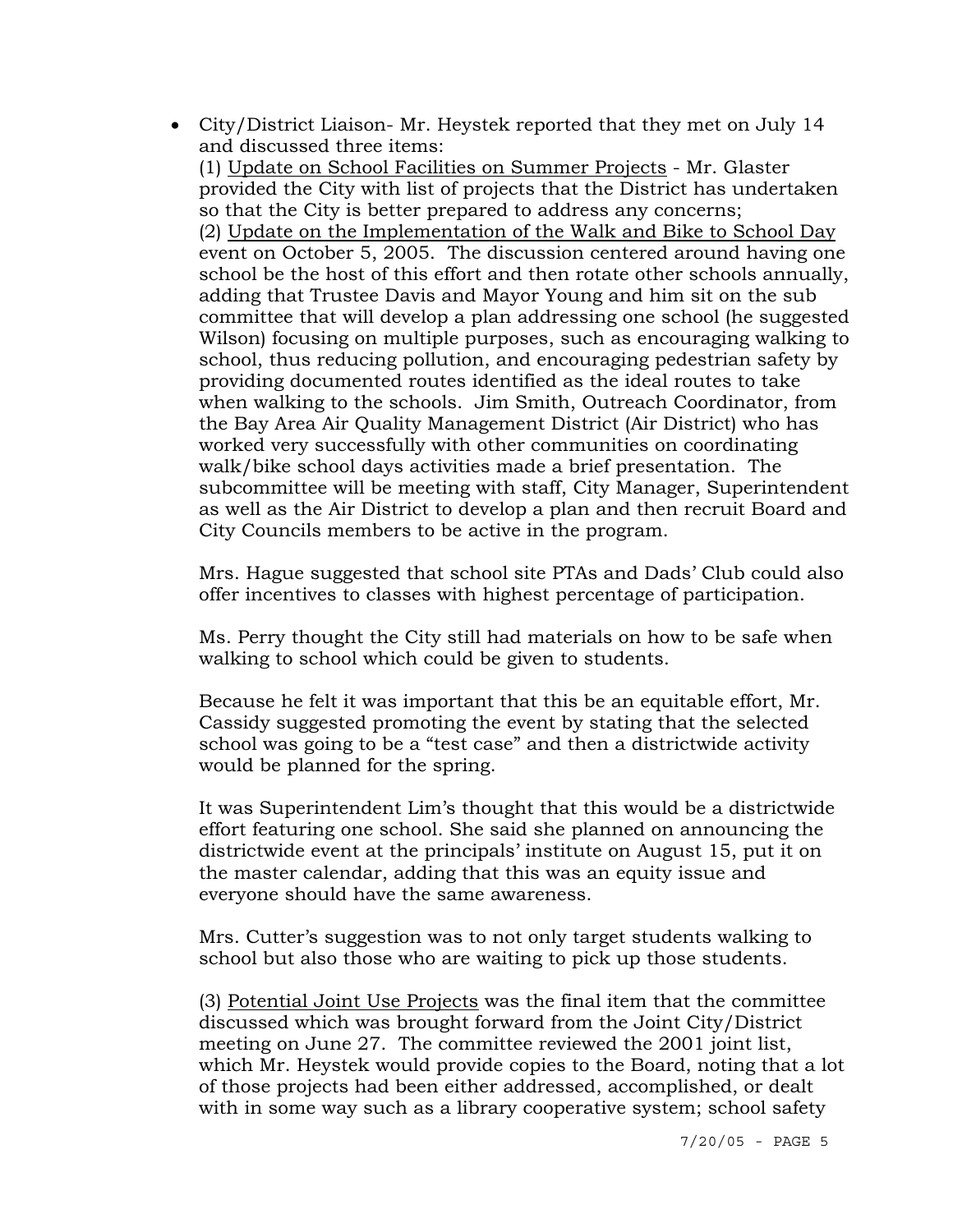improvement (pick up/drop off cut outs at San Leandro High); park improvements at Toyan, McCartney, and Floresta; and upgrades at Farrelly Pool, suggesting that this information needed to be packaged in a report and updated for everyone.

Mr. Cassidy requested a copy of the 2001 report as well as a 2005 update. Mr. Heystek said he would be happy to work with the City staff to develop a matrix type document.

• Facilities/Technology – Mrs. Cutter reported that the committee met on June 30 and discussed the selection of a construction management firm, and use of facilities rate. The committee received information regarding facilities rates in other Districts and discussed increasing the fees and facilities maintenance coverage.

 Mr. Davis added that they wanted staff to look at the cost of full facility coverage by appropriate staff.

- Alameda Count School Boards Association Ms. Perry reported that the committee would be meeting on July 21 to finalize the programs for coming year. The first meeting will focus on those ballots initiatives in November that will affect schools. As Vice President and program chair, she is working with the League of Women Voters to have a joint program and secure speakers from the Governor's office.
- San Leandro Collaborative Mr. Heystek reminded the Board that intense planning for the "The Healthy Families for Life" Community Faire was underway and would be on September 24 from 10-3 p.m. at the Bayfair Center.

Prior to approving the Consent Calendar, Assistant Superintendent Leon Glaster, asked to pull 4.6-C, Bid Award for Remodel and Renovation of Library Media Center at Roosevelt Elementary School, and 4.8-C, Bid Award for Manufacture and Installation of Casework at Jefferson Elementary School because bids were not received. Ads will be placed in the newspaper on July 23 and July 30 with bid openings scheduled for August 2; DSA plan approval and back check; bringing the selection of the contractor to the August 9 Board meeting.

Mr. Glaster provided back-up material for Consent Items 4.4-C; 4.5-C and 4.7-C which were also pulled, so that names of the lowest responsible bidder could be added to the motion.

Mr. Glaster also handed out copies of the letter that was distributed to the residents in the area of Bancroft and John Muir Middle Schools informing them of the upcoming construction in their area.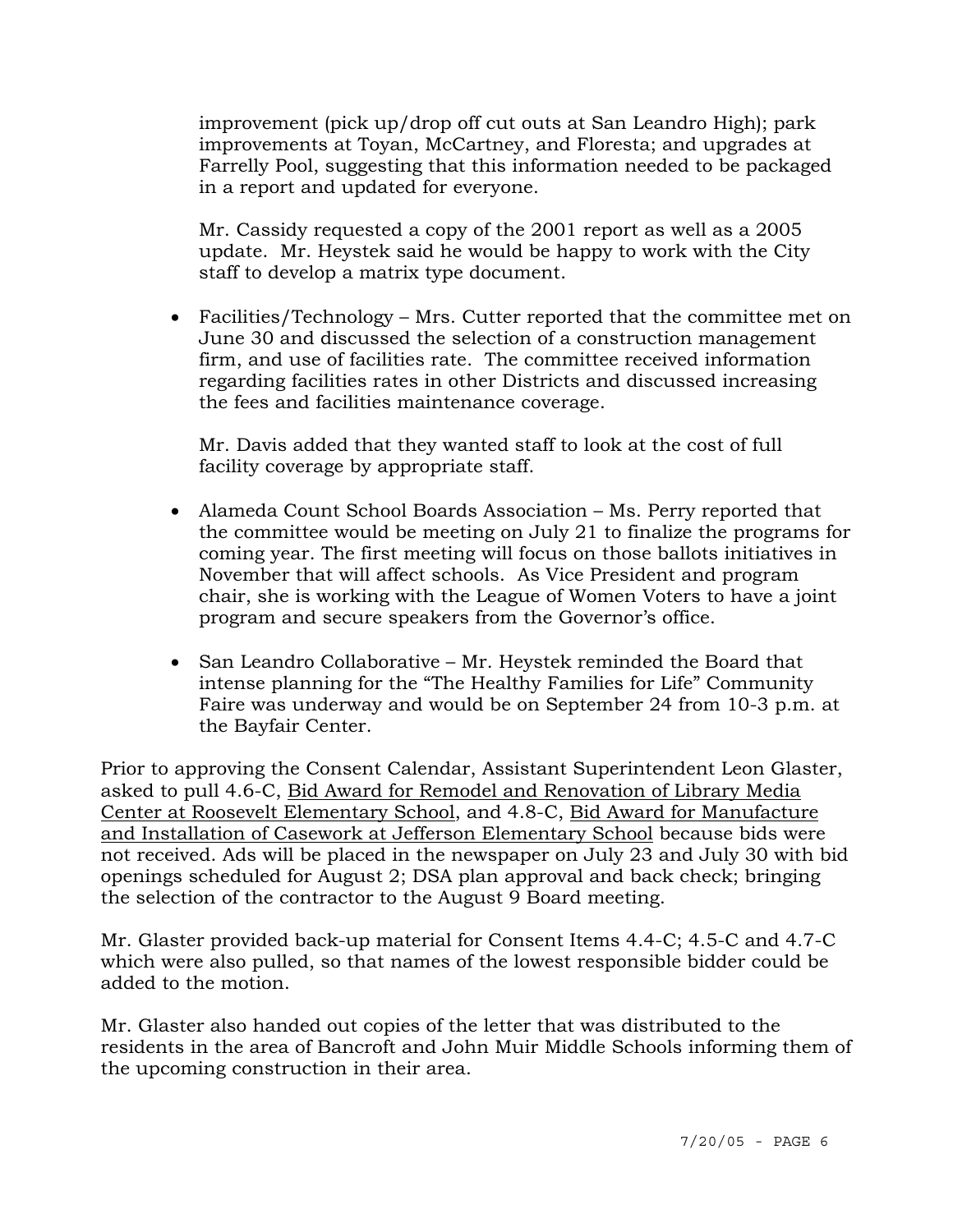Mr. Cassidy suggested that the Board continue to receive any correspondence that is distributed to the residents regarding District construction projects.

## **CONSENT ITEMS**

## General Services

| $1.1 - C$ | Approval of Board Minutes – June 7, 2005 |
|-----------|------------------------------------------|
|           |                                          |
|           |                                          |

- 1.2-C Approval of Board Minutes June 21, 2005
- 1.3-C Approval of Board Minutes June 30, 2005

## Human Resources

- 2.1-C Acceptance of Personnel Report
- 2.2-C Renewal of Student Teaching Agreements
- 2.3-C Resolution #05-36, Authorizing Certificated Staff to Teach with a Variable Term Waiver

## Educational Services

- 3.1-C Educsoft Data Management Contract
- 3.2-C Non-Public School Contracts
- 3.3-C English Language Acquisition Program

## Business, Operations and Facilities

- 4.1-C Ratification of Payroll
- 4.2-C Approval of Warrants
- 4.3-C Resolution #05-25 to Declare Certain Equipment Surplus and/or Obsolete
- 4.9-C Change Order #15, Jefferson Elementary School Increment II
- 4.10-C Change Order #01, John Muir Middle School Site Improvement Project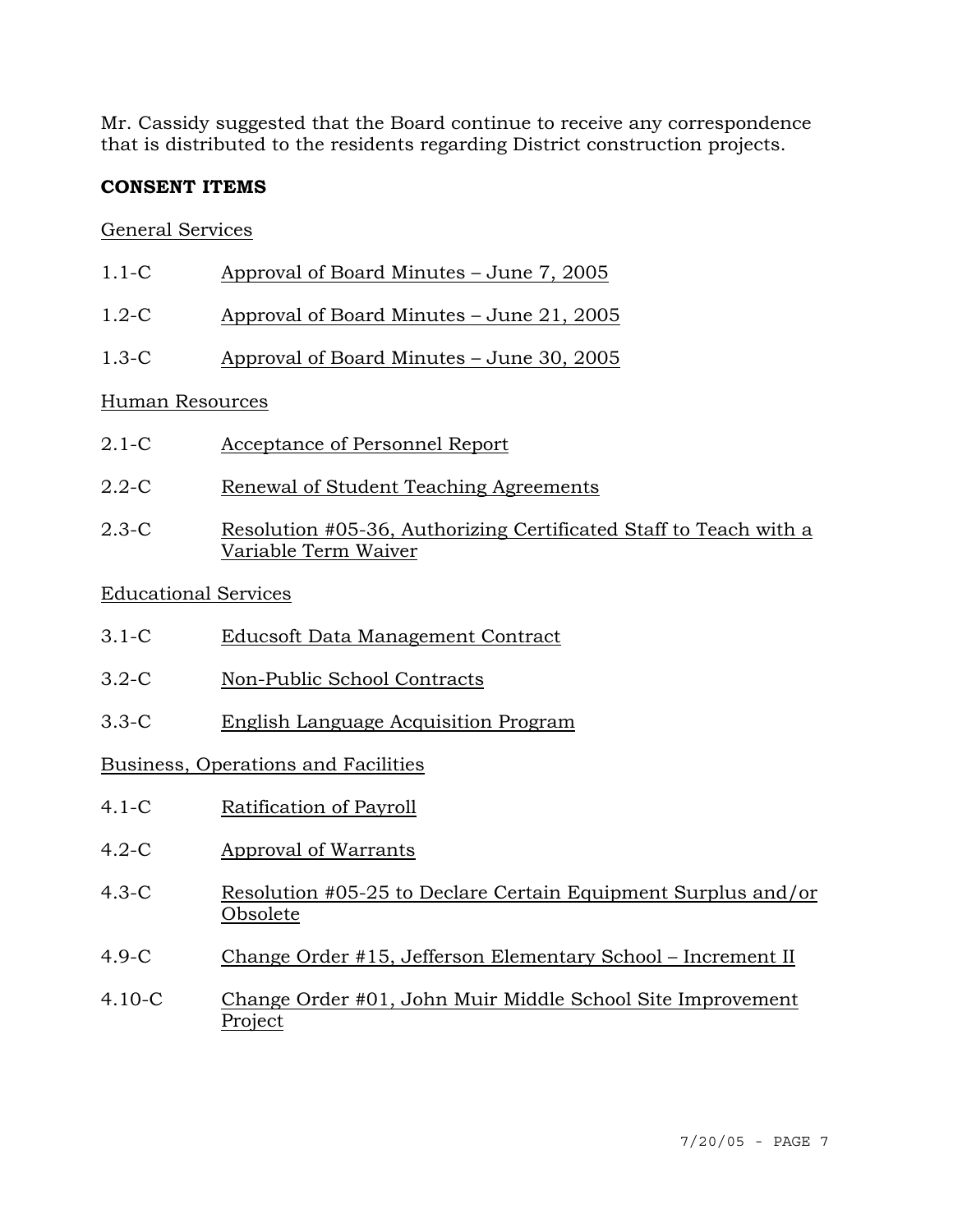On a motion made by M. Davis and seconded by Mrs. Hague, the Board approved the remaining consent items by a 7-0 vote.

### 4.4-C Bid Award for Renovation and Replacement of Interior Finishes at Bancroft Middle School

On a motion made by Mr. Heystek and seconded by Mr. Davis, the Board approved to award Bid Package No. 05-09, Renovation and Replacement of Interior Finishes at Bancroft Middle School, to Gold Spring International, Inc., the lowest responsive and responsible bidder as determined by the public bid opening on July 20, 2005 at 1 p.m. by a 7-0 vote.

### 4.5-C Bid Award for Renovation and Replacement of Interior Finishes and Interior and Exterior Light Fixtures at John Muir Middle School

On a motion made by Mr. Heystek and seconded by Ms. Perry, the Board approved to award Bid Package No. 05-08, Renovation and Replacement of Interior Finishes and Interior and Exterior Light Fixtures at John Muir Middle School, to Eternal Construction, Inc, the lowest responsive and responsible bidder as determined by the public bid opening on July 20, 2005 at 10:00 a.m. by a 7-0 vote.

### 4.7-C Bid Award for Site Improvements at James Madison Elementary School

On a motion made by Mr. Heystek and seconded by Mr. Richards, the Board approved to award Bid Package No. 05-03, Site Improvements at James Madison Elementary, to Meadows Construction Services, Inc., the lowest responsive and responsible bidder as determined by the public bid opening on July 20, 2005 at 10 a.m. by a 7-0 vote.

Following the vote, Mr. Glaster thanked Michael Murphy, Director of Facilities and Operations, Katema Slocum, and Elizabeth Cardoso for the outstanding job with the bid process.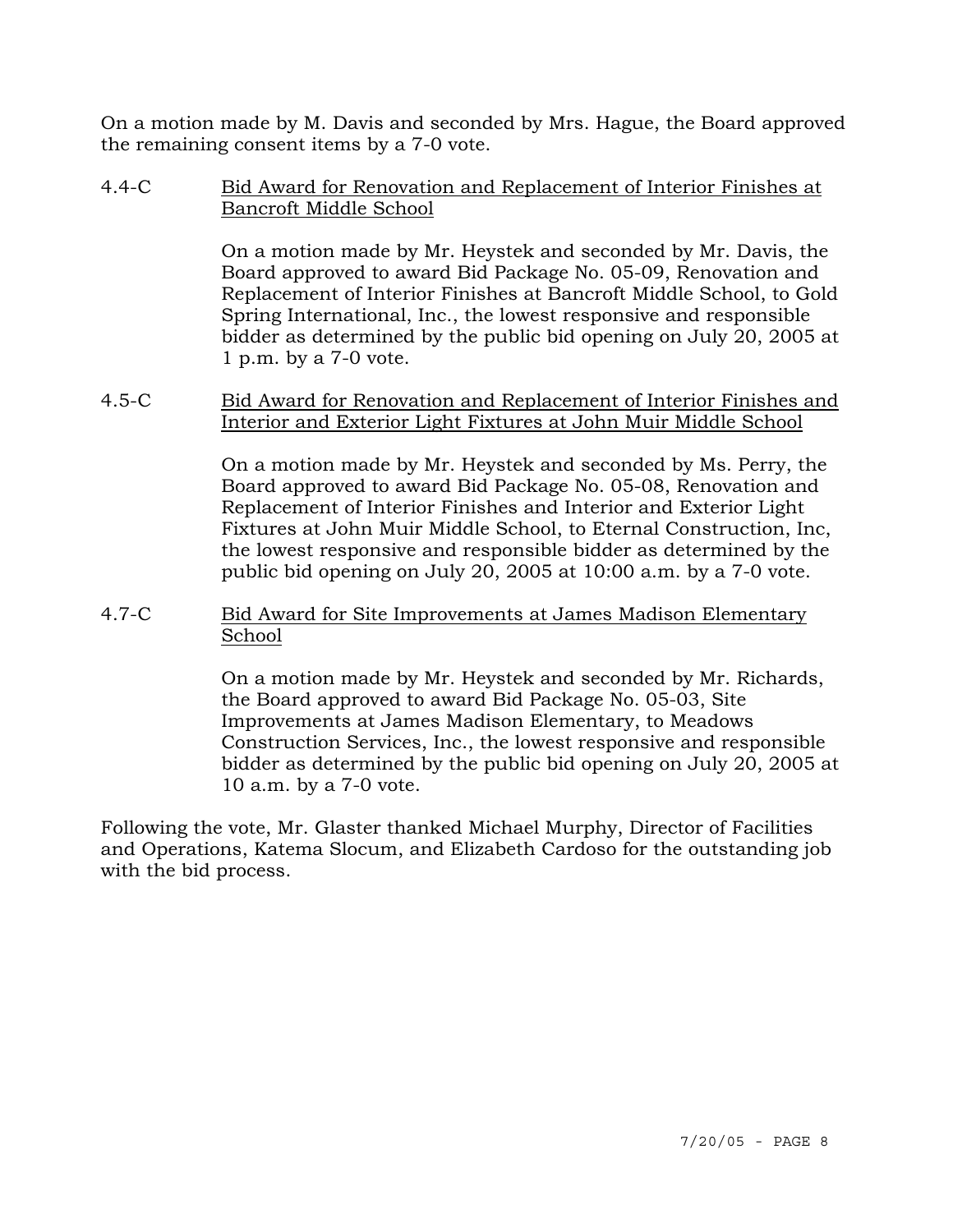### **CONFERENCE ITEMS**

#### General Services

1.1-CF Revised Board Bylaws 9100, Organization: Annual Organizational Meeting

> The Board discussed and considered adopting the revisions to Board Bylaws 9100, Organization: Annual Organizational Meeting, as presented.

> Mr. Davis explained that originally, in an effort to establish continuity between the leadership, he had suggested an automatic succession of officers. After discussion at a Board meeting, the issue was referred to the Policy Committee. Since that time, due to the change in the role of the vice president, he revised his request to the Vice President/President only and proposed the following new language regarding the succession of leadership which was being forwarded by the Policy Committee:

## *"It is the intent of the Board to ensure the continuity of the Board leadership through the succession of the current vice-president to the president at the annual organization meeting."*

Ms. Perry felt that it was unnecessary, at this point in time, to add this into policy language as the Board had the right to be flexible in electing officers.

The discussion continued, focusing on the "intent" of the proposed wording and Castro Valley's policy.

Mr. Cassidy said that the proposed language was an expression of intent but it didn't create any binding obligations to the Board, which he would have opposed. He was interested in knowing what other Districts had this language and what was San Leandro's past history.

Mr. Davis explained that Castro Valley had this language in their policy and Mr. Heystek recalled that San Leandro had more of a custom or rotation succession i.e. "moving up the line".

While appearing to be a procedurally mutual change, Mr. Cassidy thought the Board's decision in November requiring completion of the California School Board Association's (CSBA) Board Presidents' Workshop prior to serving as Board president served as a political agenda; however he now knows that this is also a requirement in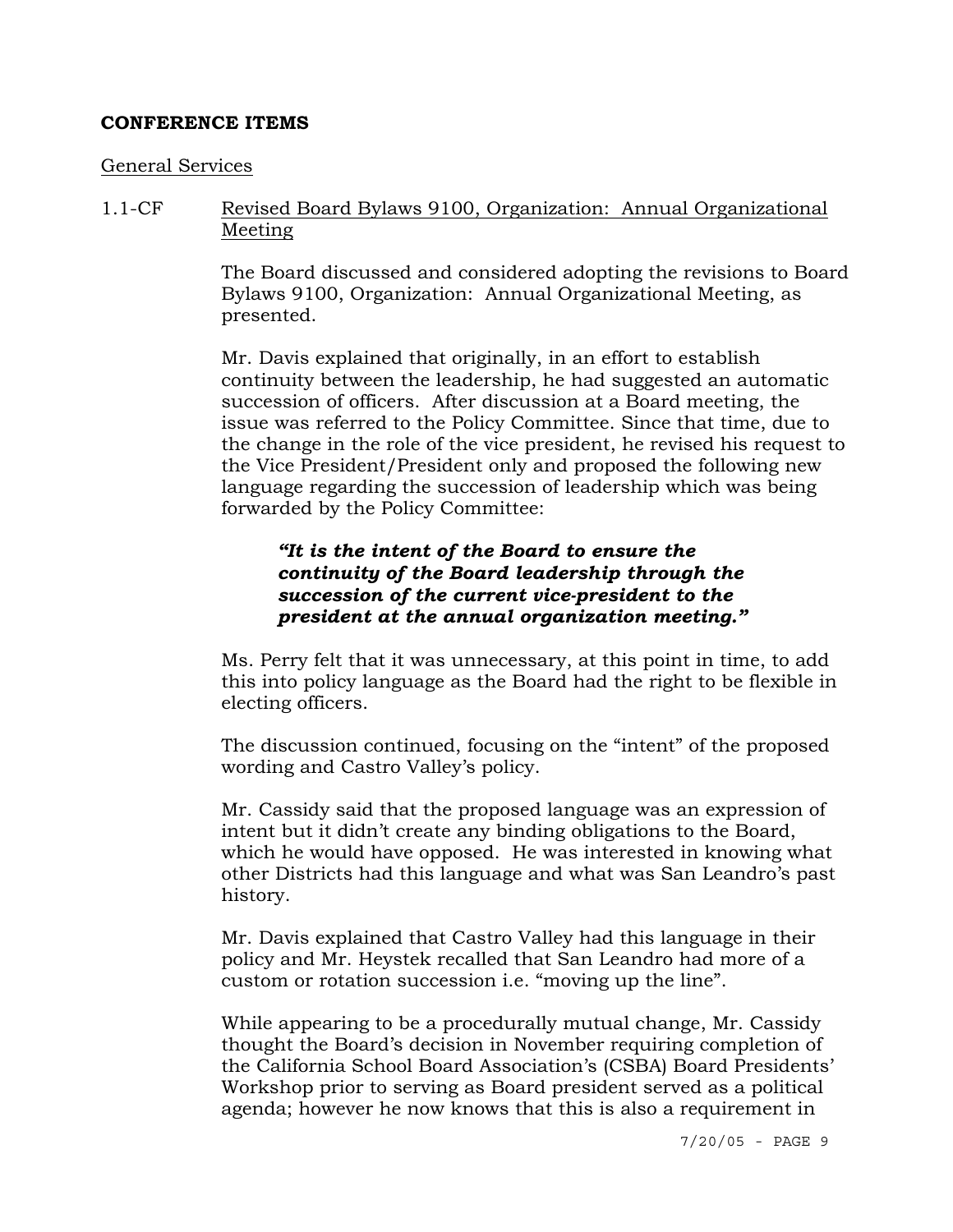Castro Valley. While he appreciated the concern to depoliticize the process, the fact that it's no longer automatic and it's still within the Board's discretion when the vote occurs, he supported the additional language.

Mr. Heystek said it was his intent that the most qualified, dedicated and committed person to the Board should be president and thus did not support the language adding that it should be a merit-based process. He felt that the best thing that the Board could do to ensure continuity in effective governance and emulate Castro Valley would be to have the same cadre of Board members for more than a year. (Castro Valley has had the same Board for approximately ten years).

Mr. Richards said that he never supported a true rotational process; however there needed to be stability in the leadership. Regardless of the language, it is up to the Board to decide the presidency and therefore was not opposed to the language.

Mrs. Cutter disagreed with Trustee Cassidy, stating that she felt the proposed language made it political and she would not be supporting this revision.

Not having the history of San Leandro or Castro Valley, Mrs. Hague thought the previous actions taken (completion of the California School Boards Association (CSBA) Board Presidents' Workshop as a requirement for president and the changing role of the vice president) justified the additional language.

Trustees Richards, Cassidy, and Hague concurred that regardless of the language it did not make the process automatic, stating that the Board would still make the final decision on who held the office of president.

On a motion made by Mr. Davis and seconded by Mr. Richards, the Board approved the revised Board Bylaw 9100, Organization: Annual Organizational Meeting with the addition of the following language regarding the succession of leadership: *"It is the intent of the Board to ensure the continuity of the Board leadership through the succession of the current vice-president to the president at the annual organization meeting"* by a 4-3 vote. Trustees Cassidy, Davis, Hague and Richards voting aye. Trustees Cutter, Heystek, and Perry voting no.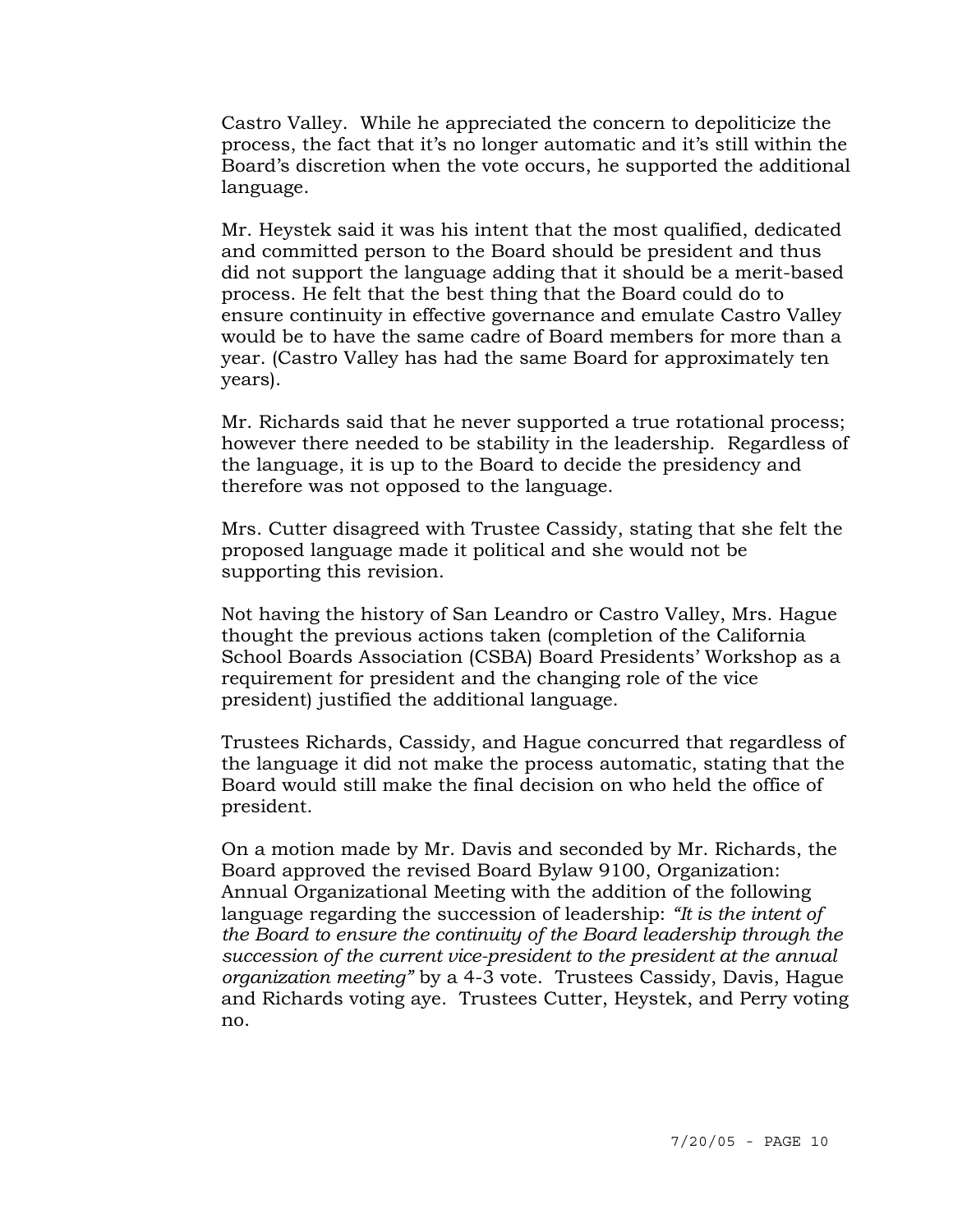## **ADDITIONAL SUGGESTIONS AND COMMENTS FROM BOARD MEMBERS**

- Mrs. Hague said that her daughter was enjoying the reinstituted Summer Music Program at Bancroft and invited everyone to the performance on Friday, July 29 which should be a "Disney spectacular". She will email the time of the concert to everyone.
- Ms Perry thanked Mr. Glaster, Mr. Murphy and all those for their quick response in distributing letters to the Muir community about the construction.
- y Mr. Cassidy echoed Trustee Perry's thanks and raised the following issues and concerns:
	- 1. Residency Verification Requirements: After speaking with the Superintendent and sharing his thoughts, she said that this issue would be brought back to the Board at the second meeting in August. Mr. Cassidy suggested that Board members provide any additional comments on the former procedures to the Superintendent, adding that after attending meetings at the Broadmoor Homeowners' Association and the Estudillo Homeowners' Association there was still the perception that there are children in the District whose parents have falsified their residency.
	- 2. Possibly rescheduling the August 9 Board meeting as Trustee Davis and him will be unable to attend;
	- 3. Setting of Board Goals: He would like the Board president to schedule a meeting for Board discussion sometime in August so that the goals will be finalized Sept. 1, in conjunction with the beginning of the school year;
	- 4. Assistant Superintendent of Ed. Services Hiring Process: He had concerns that it appeared to him that a member of the interview panel would be reporting directly to the new person, and he didn't think that was a good dynamic;
	- 5. He attended two homeowners meetings with Trustee Perry attending the second meeting. The focus of both meetings was on the parcel tax and educating the community as to the fiscal realities of the District and state. He encouraged all Board members to attend their homeowners' meetings. He will be attending the Mulford Gardens' Association in August and invited one additional Board member to join him;
	- 6. He had concerns around the number of combination classes scheduled for next year at McKinley as well as the number of students in the science labs at the high school (hoping the District wasn't doing anything that would jeopardize student safety), and asked that the Superintendent update the Board at the next meeting;
	- 7. Interaction Programs at Chabot College: He shared that he has had periodic conversations with Chabot College Trustee Isabelle Divorsky regarding possible interaction programs between our high school students and Chabot as well as her desire to meet with the Superintendent and Board trustees. His felt that Chabot was a fabulous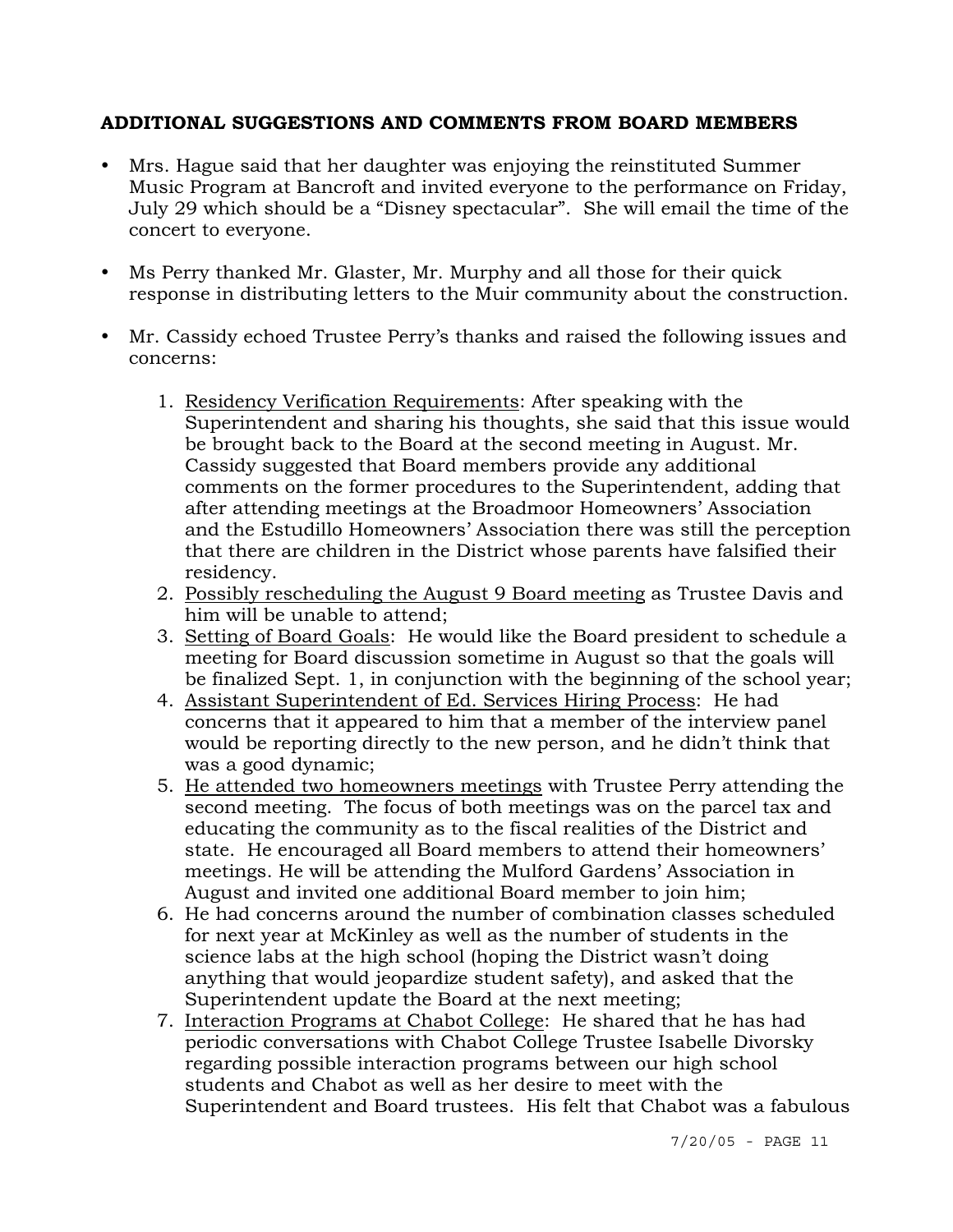resource and might be a way to create better opportunities for high school students as well as improve the academic environment;

- 8. He distributed copies of two articles, one by opinion writer, Peter Schrag, from the Sacramento Bee regarding No Child Left Behind (NCLB) and accountability, and the other from the Eastbay Express addressing an Oakland school where the sanctions of NCLB are coming into play.
- Mr. Davis asked what efforts were being made with regards to "spam" on the District's email. Mr. Glaster said that a complete upgrading of the system with spam upgrades should be completed in about three to four weeks. Following Trustee Davis' suggestion, it was the consensus of the Board to have him research the cost of ordering shirts or jackets with the District logo so Trustees could wear them at community events. Mr. Cassidy was also interested in having Board stationery.
- Mrs. Cutter noticed that in the revised AR  $5125.1(a)$ , Release of Directory Information, her suggestion of explicitly stating that information is released to profit-making entities for the sole purpose of student interest (i.e. Jostens, and school photographers) was not included in the policy and exhibit and should be added.

The Board discussed rescheduling the next Board meeting to August 2 because two members would not available on August 9.

Superintendent Lim shared the following areas that would be affected by rescheduling of the meeting

- Last day of interviews for the Assistant Superintendent of Ed. Services was August 2 and visitations and verification of the candidate would still be needed before bring it to the Board
- Presentation on the California High School Exit Exam (CAHSEE) results would not be ready for the August 2 Board meeting

Ms. Perry added that the re-bidding award process noted by Assistant Superintendent Leon Glaster for the remodel and renovation of the Library Media Center at Roosevelt Elementary School and for manufacture and installation of casework at Jefferson Elementary School would from August 2-7 with Board approval scheduled for August 9.

President Cutter polled the Board members to see their availability for August 2 and 3.

Ms. Perry reminded the Board that it takes four affirmative votes, no matter how many members in attendance, in order for the Board to pass any measure. Mr. Cassidy felt it was important that all members be present for the discussion regarding the contract issues for the Superintendent and Assistant Superintendents of Business Services and Human Resources and suggested moving those three items to the August 23 meeting.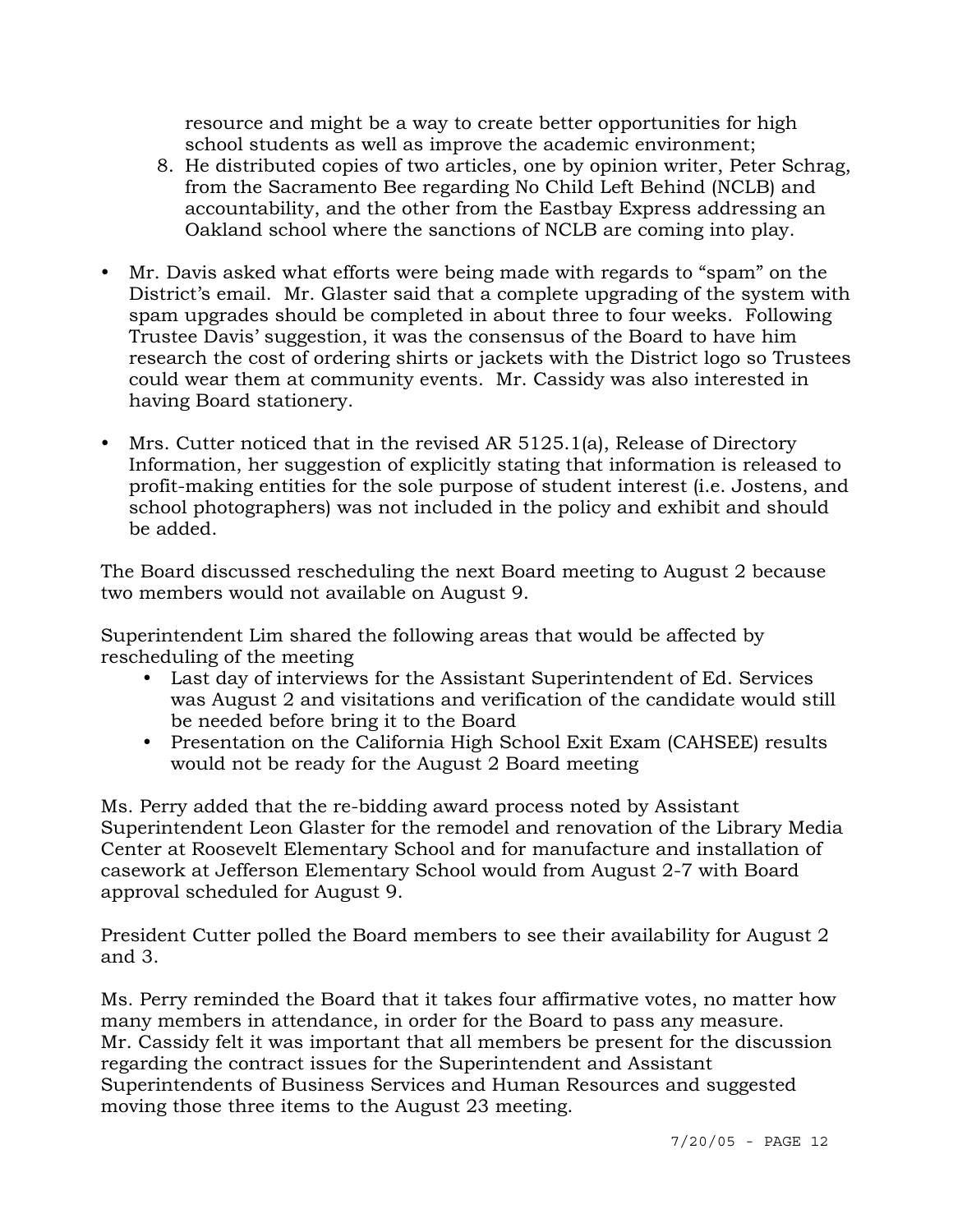Ms. Perry wanted to be sure that by delaying that discussion we were not violating the contract of those employees.

Due to the time constraints previously noted by the Superintendent and Trustee Perry, it was the consensus of the Board to meet on August 9 at the District Office; however the discussion regarding contract issues of the Superintendent, Assistant Superintendent of Business Services, and Assistant Superintendent of Human Resources would be scheduled for the August 23 Board meeting when all members would be available.

The Board went into closed session at 9:30 p.m.